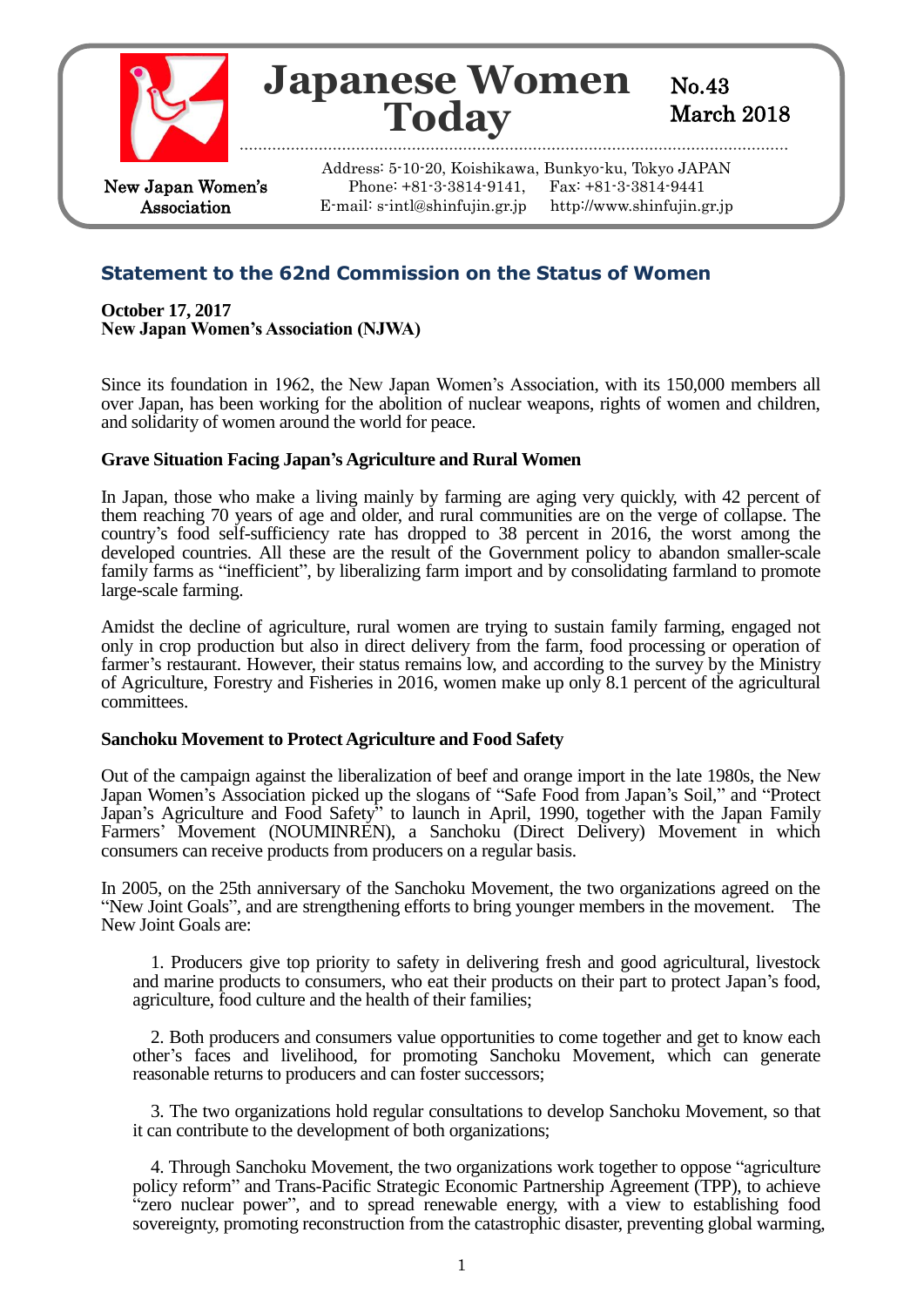and creating sustainable and recycling-oriented communities where everyone can shine. The two organizations also make joint efforts to have the State and the electric company to fulfill their responsibilities to restore production bases as well as food safety and security, which were severely damaged by the nuclear accident.



NJWA members of Kyoto taking part in rice harvest with children

With a growing interest in the safety of food, efforts have spread to provide local farm products to schools for lunch. Since the Sanchoku Movement enables producers to sell their products stably at a decent price, it has helped to foster farm successors. As the Government relaxed the labeling requirements for imported agricultural products and processed food, as well as the pesticide residue standards, different organizations and individuals raised money to introduce a genetically modified organisms analyzer and a pesticide residue analyzer to the Nouminren Food Analysis Center.

#### **Amend and Improve the System Hindering Women's Economic Independence**

The New Japan Women's Association is carrying foroward jointly with other women's groups a petition campaign for revision of article 56 of the Income Tax Act, which makes it difficult for rural women to be independent. Japan's Income Tax Act Article 56 does not recognize the compensation paid to family members of farmers and self-employed individuals for their work as business expenses, and therefore the earnings of family workers, many of whom are women, are included in the income of the business owner. Without being recognized as income earners, these women are not able to obtain income certificate and face disadvantages regarding social security benefits and administrative procedure among other things. In March 2016, the United Nations Committee on the Elimination of Discrimination against Women issued recommendations to the Japanese Government, to reform the pension scheme in order to guarantee the minimum standard of living and to review the Income Tax Act Article 56.

#### **Shift to Renewable Energy**

After the Great East Japan Earthquake on March 11, 2011, Japan has frequently been hit by natural disasters including earthquakes, volcano eruption and intensive rainfalls, with enormous damage inflicted on agriculture and local economies. Every time disaster occurs, the New Japan Women's Association launches support activities, and urges the Government to take drastic measures to deal with the damage. The Association members all over Japan go and check the conditions of evacuation centers, earthquake resistance and emergency stock at schools and other public facilities, evacuation routes, and contents of evacuation drills and disaster prevention education in their communities. They bring their findings to municipalities and have gained improvements.

More than six and a half years have passed since the nuclear disaster, 68,000 people of Fukushima Prefecture still live in evacuation, and the disaster is far from over with the whole picture of the accident yet to be uncovered. However, the Government is pushing ahead with the lifting of evacuation orders issued to areas once designated as no-go zones, and terminating the payment of compensation to evacuees. Furthermore, it forces through the reactivation and export of nuclear reactors. The New Japan Women's Association is reinforcing the movement for zero nuclear power, shift to renewable energy and global warming measures.

## **Call for Initiatives for Putting the Nuclear Weapons Prohibition Treaty into Effect**

On July 7, 2017, the Treaty on the Prohibition of Nuclear Weapons was adopted and it has opened for signature with several countries ratifying it. The New Japan Women's Association brought signatures calling for the elimination of nuclear weapons to the United Nations, and its president had a privilege to deliver a statement at the Conference to negotiate a treaty to prohibit nuclear weapons, thus making a contribution to the adoption of the treaty. There are growing concerns and criticism among the Japanese public toward their Government, which, despite being the only country that suffered the atomic bombing in wartime and being at the same time the country that waged war of aggression against its Asian neighbors, opposed the adoption of the treaty and is remaking Japan with the United States into a war-waging nation. The New Japan Women's Association will continue to urge the Government to play its role as the country having the Constitution that pledges in its Article 9 that Japan forever renounces war, and it will do its utmost to achieve a peaceful, just and sustainable world without nuclear weapons.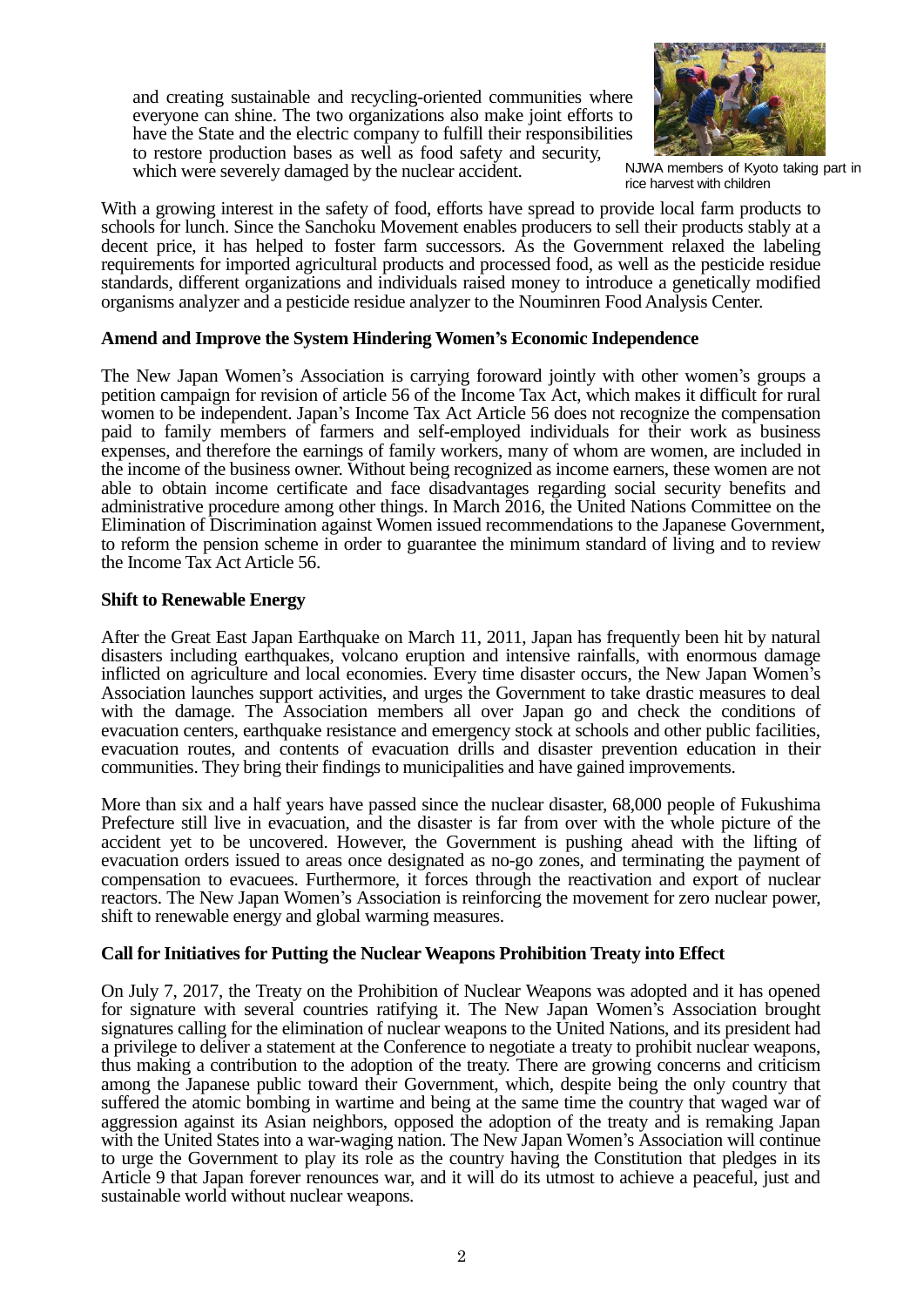## **Resolved to Eliminate Nuclear Weapons and War, Women are Taking to Streets All over Japan, Urging the Abe Government to Step Down!**

Prime Minsiter Abe Shinzo, grilled in the Diet over a cronyism scandal that threatens to erode his influence, after documents released by a ministry failed to banish suspicion that some had been doctored.

Already fed up with his anti-people, military and big businesses-first policy, the public are becoming more furious than ever over lies and deceptions of Abe's government.Citizens' coalitions calling for changes are growing in every community in Japan. Women are at the forefront of actions, organizing protests and collecting signatures for defending Article 9 from PM Abe's attempt to repeal it, and for the Hibakushas' petition calling for the elimination of nuclear weapons.



NJWA members in Tokyo holding signs: "Abe Government, Resign, Now!" "Prime Minister, You Cannot Flee Anymore!"

## **Comment**

## **The Japanese Government Is Responsible for Resolving the Issue of the Japanese Military "Comfort Women" – Facing the New Developments concerning the Japan-Korea Agreement**

**January 20, 2018 KASAI Kimiyo President of the New Japan Women's Association**



After the government of the Republic of Korea announced a new policy on the agreement with Japan over the Japanese Military "comfort women" (December 28, 2015), the Japanese government and the media have acted out of line, a behavior unbecoming for a country that inflicted atrocities on other Asian nations. We cannot overlook the current situation.

On January 10, 2018, Korean President Moon Jae-in stated, based on the outcome of the review of the 2015 agreement his predecessor reached with Japan, that while his administration would not seek the renegotiation of the deal because it was an official bilateral agreement. He also urged Japan to squarely face the truth of history and justice, and said a genuine resolution of the issue would come when the survivors forgive after Japan apologizes with wholehearted sincerity and makes efforts to avoid the recurrence of such atrocities. The Korean government would set aside its own 1 billion yen, the same sum provided by the Japanese government under the 2015 deal to fund the programs to assist the survivors, in order for all survivors to receive the money with no reluctance.

Japan's Prime Minister at once rejected the call from the Korean president, and has since kept protesting saying that the "deal was a promise between countries," and that his government "can by no means accept Korean's request for additional measures," as if to say that Japan has already apologized, paid money, so keep quiet. There is no other country like Japan whose government refuses in diplomacy to listen to its neighboring nation. Japan's mainstream media also criticize the Korean government en masse, using such headlines and phrases as "South Korean policy on 'comfort women' agreement hurting basis of deal," "the Moon administration displays a lack of common sense" (Mainichi Shimbun), and that the new policy "exposed contradictions" (Asahi Shimbun), and "Korea intends to water down the deal" (Yomiuri Shimbun).

Should ROK be the only one to be blamed for? The Japanese government and media claim that the deal is a promise between countries to be kept no matter what, but national policies may alter by a regime change, as is the case of the new US administration withdrawing from the Trans-Pacific Partnership Agreement (TPP) and from the Paris climate accord. A foreign policy expert also says that "It is Prime Minister Abe, who is accusing the Korea's policy review, is the one that has gone out of the way and lacks common sense."